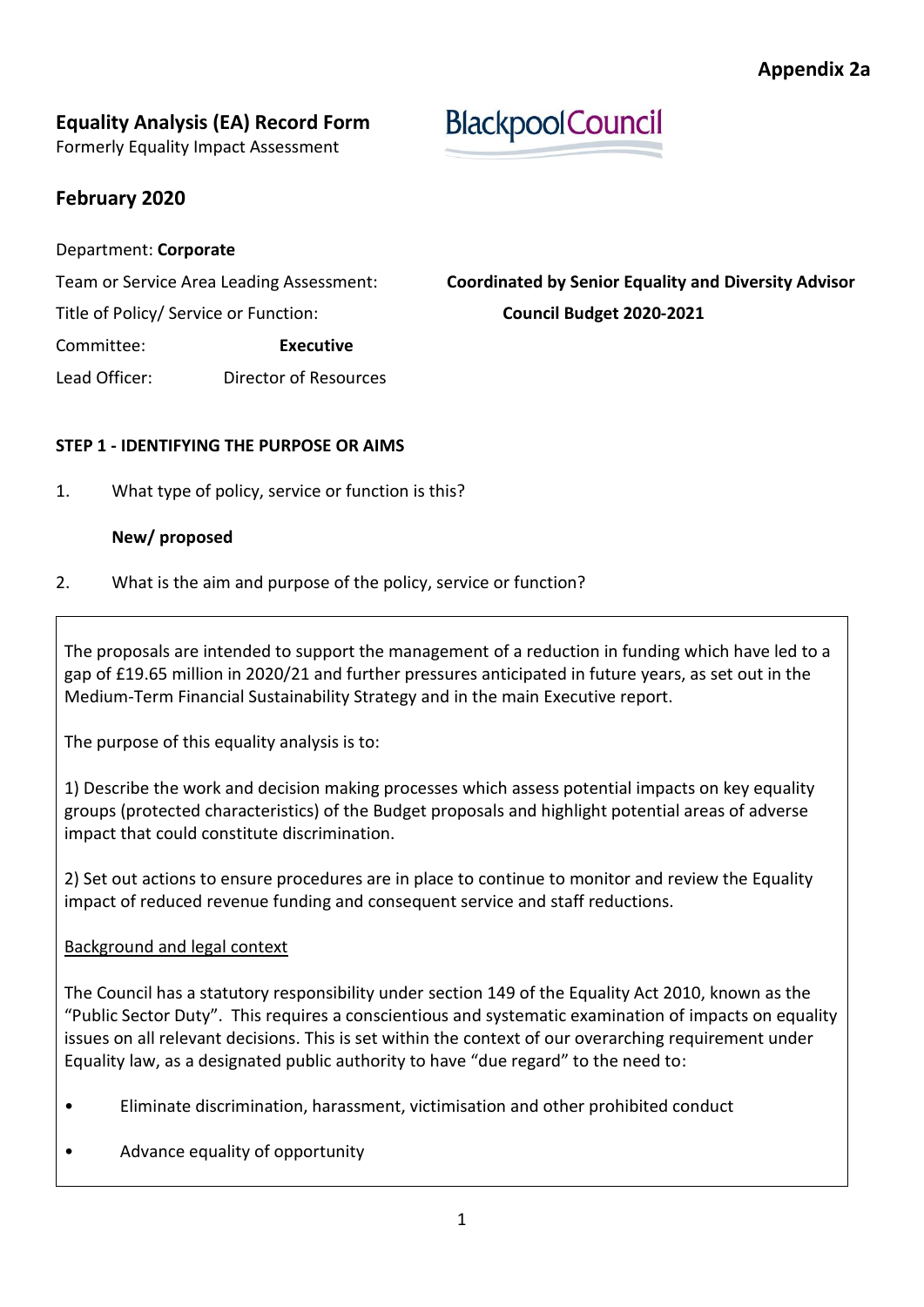## • Foster good relations between different (defined) groups

#### Council commitment to Equality and Diversity

The Council's priorities and commitments are contained in a). The Equality Objectives <sup>1</sup>b) The Council Plan 2019-2024.

These documents describe the importance of this agenda to the Council and set out four specific Objectives.

### The Councils approach to Equality Analysis of the 2020-21 Budget proposals

As with previous budgetary cycles the Council has implemented a multi-level approach to the equality analysis exploring the impact of the Budget decisions arising from the Government's financial settlements.

This is in recognition of the complex effect on service users, staff, citizens and visitors of these decisions. This process involves a number of elements , key stages are summarised as :

- Initial service level proposals and scoping of equality issues**.** Focus is on the expected and known impact of service reduction proposals on key equality groups / protected characteristics; this work is led by the Senior Leadership Team responsible for the services, guided by advice by the Senior Equality and Diversity Advisor. The work is to identify the scope of possible impacts, in order to inform Chief Officer's deliberation and Elected Members selection of proposals to take forward to consultation.
- Briefing sessions with all Chief Officers to explore possible scope and impact of specific proposals on key Equality issues.
- Concurrently, initial engagement on the likely scope of the overall Budget position has been conducted with the Community wide Equality Engagement groups including the town wide Disability Partnership and Faith Forum.
- All budget related proposals with significant equality implications are identified to decision makers, an appropriate level of impact work is commissioned through data analysis and consultation with service users, and other stakeholders affected.
- Assessing staffing impacts. At this stage we are able to assess the effects of budget reductions on staff diversity issues. We do this by preparing a benchmark analysis of the current levels of workforce diversity for each of the key equality characteristics – Race, Gender, Disability, Age, Religion and Belief, and Sexual Orientation. This is then compared to the demographic profile of the pools of staff that have been placed at risk of redundancy through the specific service proposals, and any significant variances highlighted and investigated.

1

 $1$  The Council's Equality Objectives are :

**Services** – We will deliver services that are fair – measured by more people telling the Council they experience fair treatment by Council services

**Staff** – We will ensure that the workforce is more representative of the community the Council serves and equality and diversity is embedded in our staff culture

**Decision making** – We will involve people from diverse backgrounds in decision making at every level

**Cohesion** – We celebrate the growing diversity in Blackpool and increase respect and understanding for all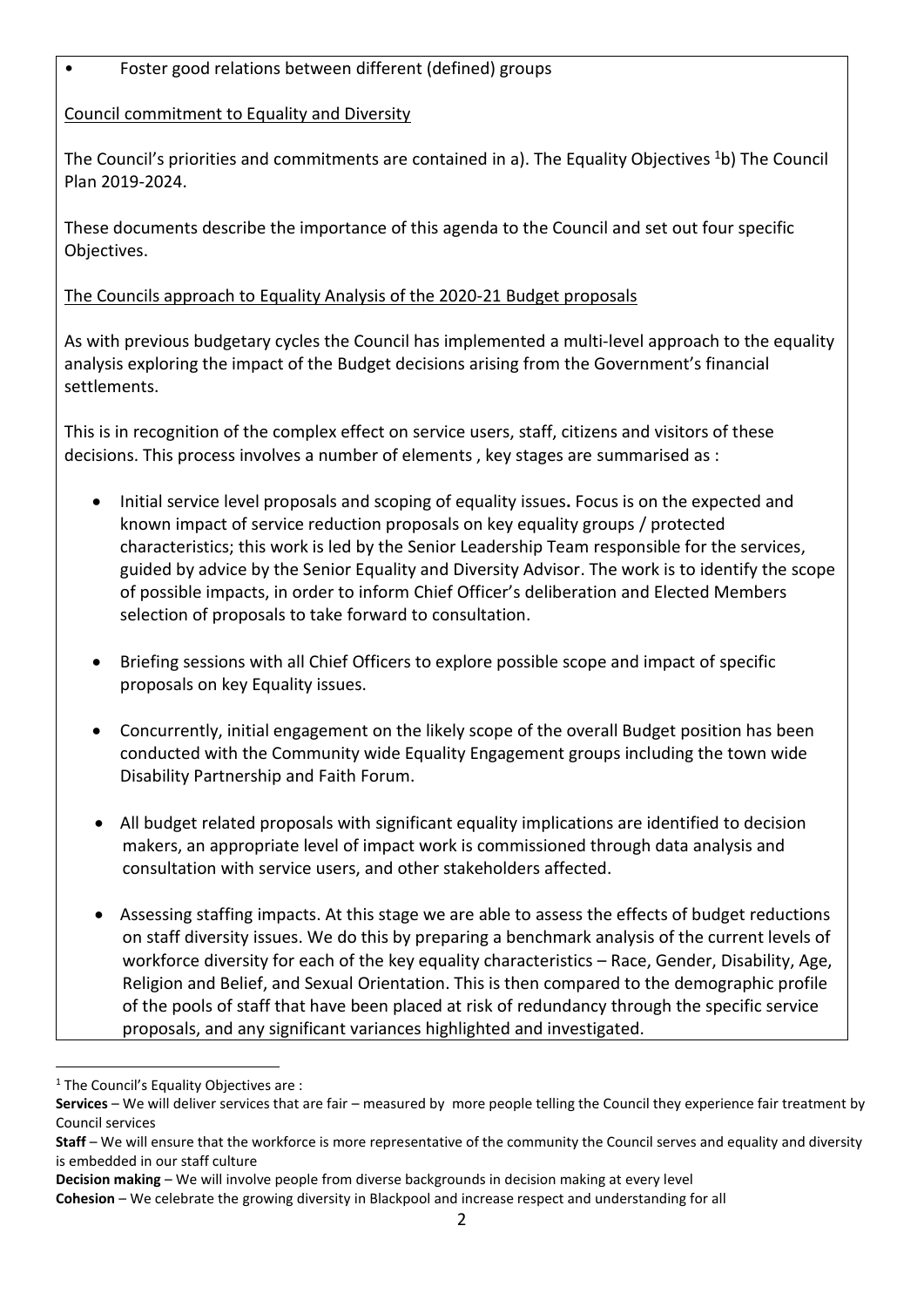This work is important for two reasons, firstly, to ensure there is no discrimination through the selection process and secondly, to track our process in working towards a workforce that better represents the community we serve. The assessment forms the basis of discussion and consultation with staff representatives through the Trade Union JCC structures.

 At appropriate stages, all the above is communicated and discussed with Chief Officer and the Executive Members. This in turn informs the final decisions, which are included within the finalised 2020-21 Revenue Budget report.

Ongoing Departmental Equality review and compliance monitoring

To reinforce specific analysis of budget related decisions, the Council operates a rigorous Equality performance and compliance process, which applies to all departments. This process aims to reinforce the annual work on budget equality analysis by focusing on the systems and procedures in place across the councils departments that ensure compliance with the Public Equality Duty, as well as wider good practice in equality and diversity.

3. Please outline any proposals being considered.

Funding and budgetary proposals as set out in the Executive report entitled General Fund Revenue Budget 2020/21 and in the report's other appendices.

## 4. What outcomes do we want to achieve?

To manage the impact of a further reduction in funding which have led to a funding gap of £19.65 million in 2020/21 and further pressures anticipated in future years as set out in the Medium-Term Financial Sustainability Strategy.

## 5. Who is the policy, service or function intended to help/ benefit?

Many of the Council's services specifically addressing social and economic inequalities and have a wide impact on inclusion and community cohesion in Blackpool.

## 6. Please summarise the main data / research

## **Population Demographics**

The population of Blackpool<sup>i</sup> is estimated as 139,305, with a larger proportion of residents aged 60+ compared to national age structure. Residents are mostly of White British ethnicity. Black and Minority Ethnic groups, including Irish and European residents, are estimated to make up 6% of the population approximately 8,500 people, compared with the estimated proportion for England of 20%.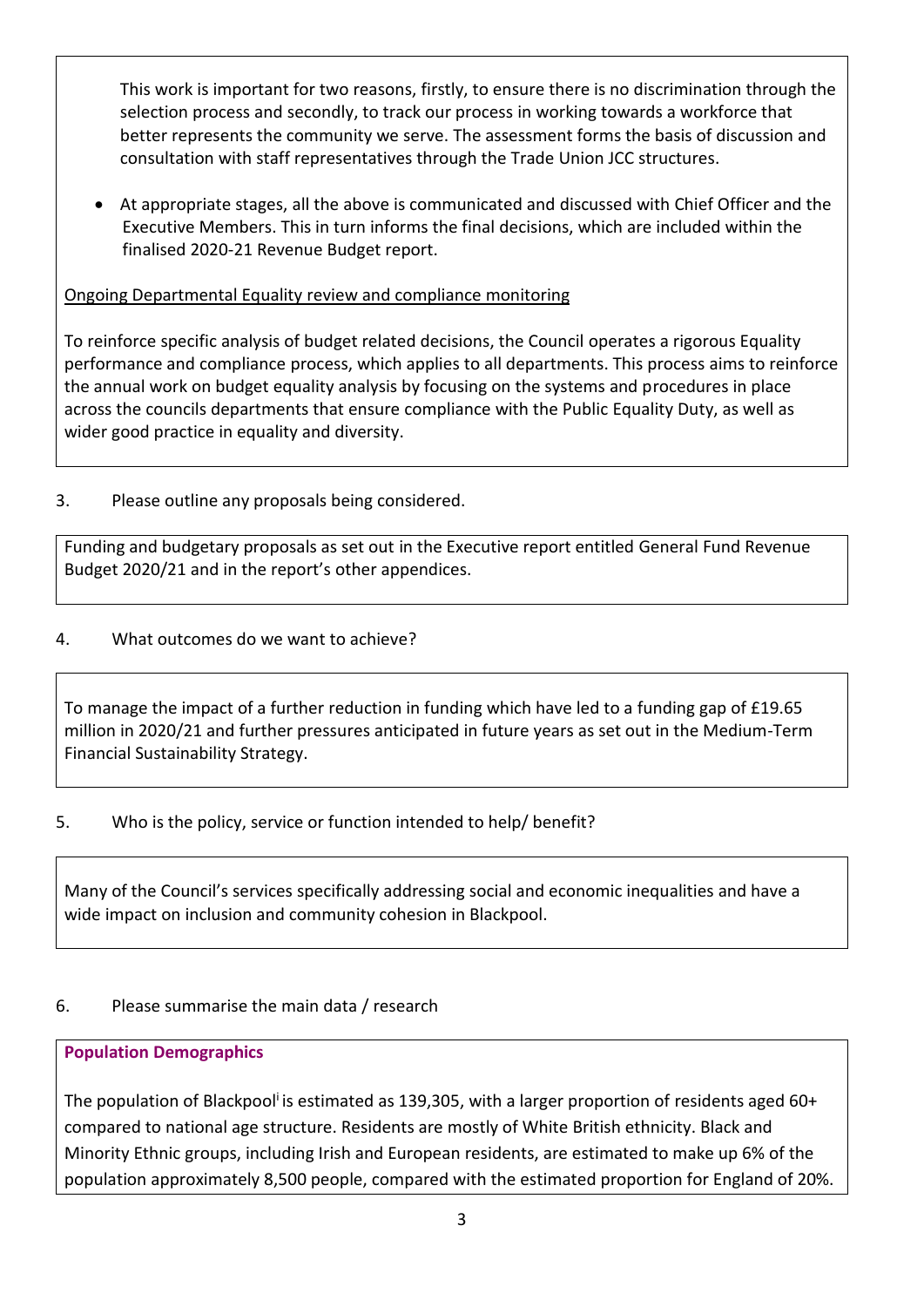According to the most recent estimates the population of Blackpool continues to gradually fall year on year. This goes against both the regional and national trend as the population of the North West and England are both seeing gradual increases each year.

| <b>Age</b> <sup>ii</sup>         | <b>Blackpool %</b> | <b>England %</b> |
|----------------------------------|--------------------|------------------|
| Aged 0-17 years*                 | 20.8               | 21.4             |
| Aged 18-24 years                 | 7.8                | 8.6              |
| Aged 25-59 years                 | 45                 | 46.5             |
| Aged $60+$                       | 26.5               | 23.6             |
| <b>Ethnicityili</b>              |                    |                  |
| <b>White British</b>             | 94                 | 80               |
| White Other e.g. European, Irish | 3                  | 6                |
| Mixed/multiple ethnic groups     | 1                  | $\overline{2}$   |
| Asian/Asian British              | 2                  | 8                |
| Black/African/Caribbean/Black    |                    |                  |
| <b>British</b>                   | 0.2                | 3                |
| Other ethnic group               | 0.2                | $\mathbf{1}$     |
| Tenure <sup>iv</sup>             |                    |                  |
| Owned or Shared Ownership        | 62                 | 64               |
| Social Rented                    | 11                 | 18               |
| <b>Private Rented</b>            | 26                 | 17               |

#### **1. Table 1: Population Demographics**

\*Totals may not add up to 100% due to rounding

The most recent data for Blackpool shows a higher percentage of residents who are described as separated or divorced, 12.5%, compared to 9.2% in the North West region and 8.7% in England & Wales.<sup>v</sup>

### **Age**

Blackpool has a slightly older demographic in comparison to the regional and national average with 20.4% of people over the age of 65 compared to 19.1% for the North West and 18.2% for England. The percentage of people who are of working age in Blackpool is below that of the regional and national averages with 61% of people aged between 16 and 64 compared to 61.9% in the North West and 62.6% for England. The number of people aged under 16 in Blackpool is also slightly lower with 18.6% of people in Blackpool aged below under 16 compared to 19% in the North West and 19.2% for England.vi

### **Race and Ethnicity**

Blackpool has a predominantly white population with 94% of people describing themselves as White British compared with 80% for England. The Black and Asian community make up 3% of Blackpool's population, whilst another 3% of the population are of Eastern European origin.<sup>vii</sup>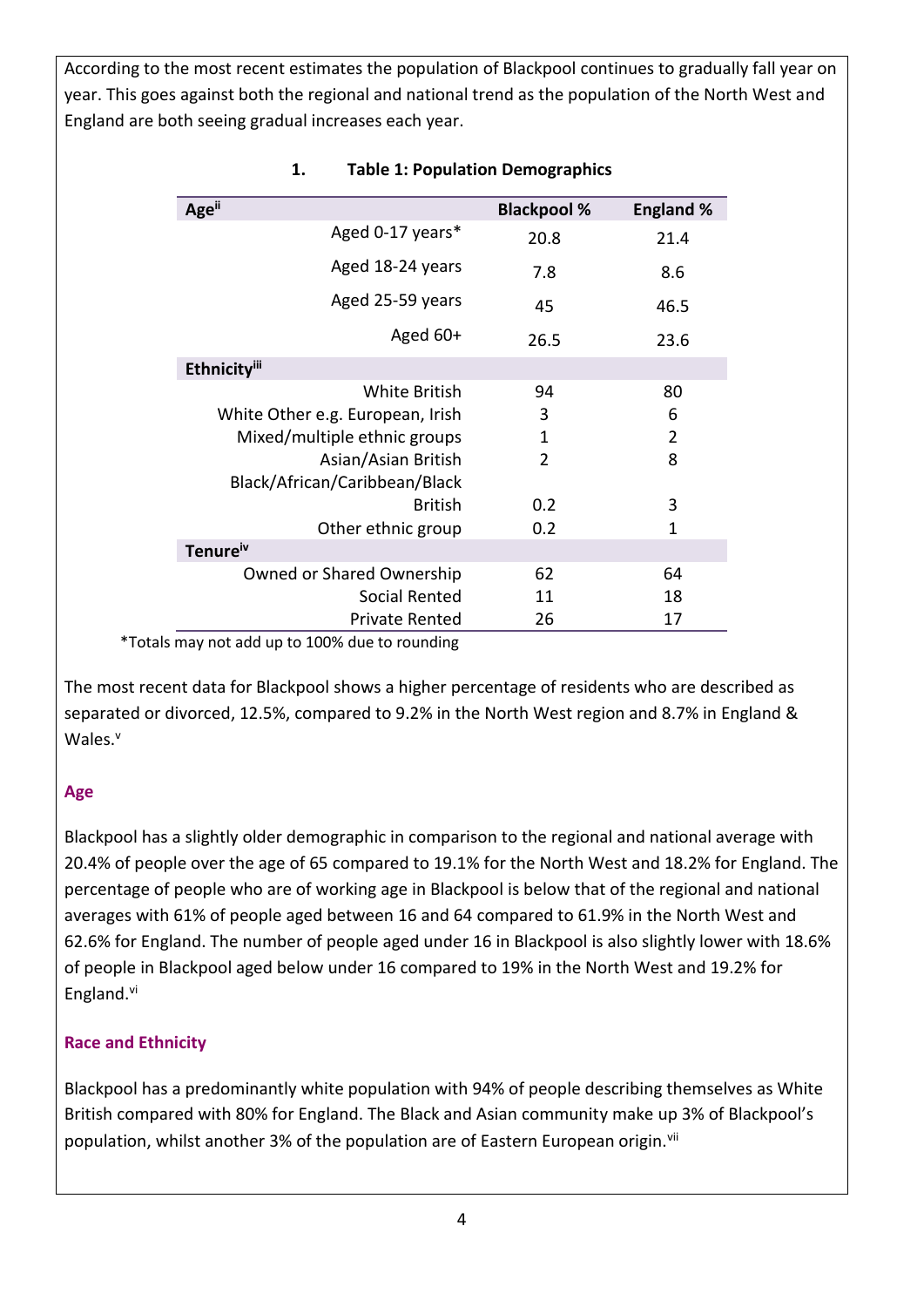According to the 2011 census 94.6% of people living in Blackpool were born in the United Kingdom as opposed to 91.8% regionally and 86.6% nationally. Of those born outside of the UK, the highest percentages were born in Europe (2.5%) and Asia (1.4%).

| <b>Ethnic Group</b>    | <b>Blackpool</b><br>℅ | <b>England</b><br>% | <b>North</b><br><b>West</b><br>% |
|------------------------|-----------------------|---------------------|----------------------------------|
| White<br>British/other | 96.6                  | 85.5                | 90.2                             |
| Mixed ethnic<br>groups | 1.2                   | 2.2                 | 1.6                              |
| Asian                  | 1.2                   | 6.2                 | 5.6                              |
| <b>Black</b>           | 0.2                   | 3.4                 | 1.3                              |
| Arab                   | 0.1                   | 0.4                 | 0.3                              |
| Other                  | 0.1                   | 0.6                 | 0.3                              |

#### **Gender and Transgender**

Blackpool's population is composed of 49.6% men and 50.4% women (similar to the national gender balance).<sup>viii</sup> The census does not currently include questions relating to Transgender. National Government estimates the total number of Tran's people in the UK as within the range of 200,000 to 500,000.

However, Blackpool has a significant LGBT community therefore; the numbers of transgender people who visit and live in the town are likely to be significantly higher than the national average.

### **Religion or Belief/Faith Communities**

The majority of the Blackpool population are Christian, with 67.2% of people describing themselves as Christian compared with 67.3% in the North West and 59.4% in England. Over 24% of people in Blackpool describe themselves as having no religion. This is similar to the national figure of 24.7%. However, the percentage of people with no religion in the North West is smaller with only 19.8%.

The remaining population is relatively small with only 0.7% of people describing themselves as Muslim, this equates to just over 1,000 people in Blackpool. This is significantly lower than the figures for both the North West and England with 5.1% and 5% respectively. Blackpool also has lower proportions of its population who describe themselves as Buddhist, Hindu, Jewish and Sikh compared with the rest of the country. ix

| <b>Religion</b> | <b>Blackpool</b> | <b>North West</b> | <b>England</b> |
|-----------------|------------------|-------------------|----------------|
| Christian       | 67.2             | 67.3              | 59.4           |
| <b>Buddhist</b> | 0.3              | 0.3               | 0.5            |
| Hindu           | 0.2              | 0.5               | 1.5            |
| Jewish          | 0.2              | 0.4               | 0.5            |
| Muslim          | 0.7              | 5.1               | 5.0            |
| Sikh            | 0.0              | 0.1               | 0.8            |
| Other religion  | 0.4              | 0.3               | 0.4            |
| No religion     | 24.5             | 19.8              | 24.7           |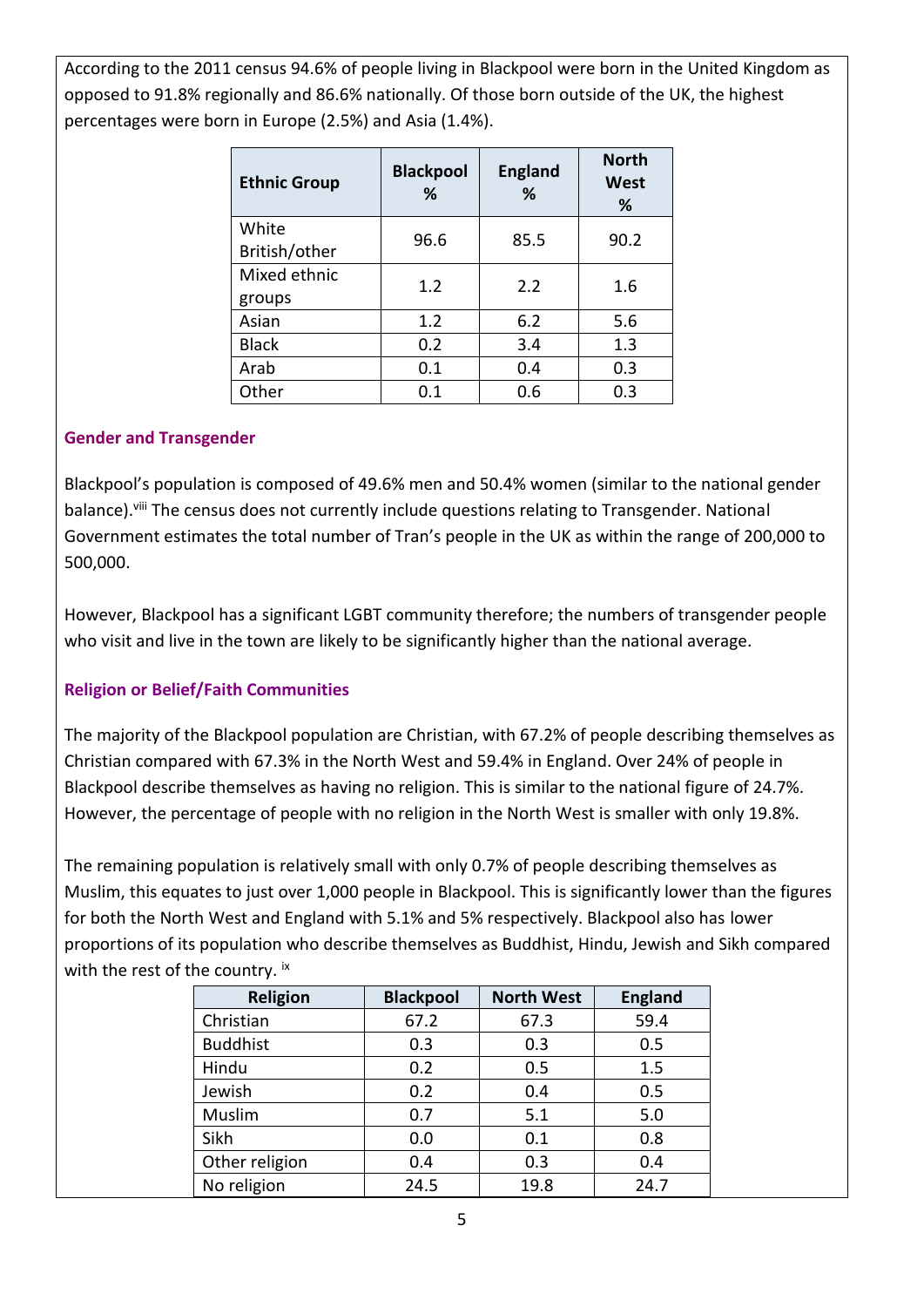#### **Sexual orientation**

There is anecdotal evidence to suggest that Blackpool has one of the largest gay and lesbian populations outside of the country's largest cities. The 2011 Census shows that 0.5% of the Blackpool population aged 16 and over was registered as being in a same sex civil partnership. The figure for England and Wales was 0.2%. In 2017, there were 605 marriages carried out in Blackpool, 6.9% of which were same sex civil ceremonies. $x^2$ 

#### **Health and Disability**

Blackpool has poor life expectancy, with life expectancy at birth for males the poorest in England at 74.5 years compared to 79.6 years for the rest of England. Life expectancy for females is equally poor, at 79.5 years, compared to 83.2 years for the rest of England.<sup>xi</sup>. Blackpool has the lowest life expectancies for both men and women of all upper tier local authorities. The gap in life expectancy between those who live in the most deprived quintile in Blackpool and those who live in the least deprived is estimated to be 10 years. The biggest contributors for both men and women are circulatory diseases [heart disease or strokes for example] (21.8% in males, 24.1% in females), cancer (15.7% in males, 15.6% in females), respiratory diseases [flu, pneumonia and chronic obstructive respiratory disease] and digestive diseases including chronic liver disease and cirrhosis (14.5% in males, 15.9% in females). These four areas contribute over half of the overall life expectancy gap in Blackpool.xii

In Blackpool, from July 2018 to June 2019, 22.8% of working age people are classed as economically inactive, this is a similar figure to that of the North West and England which have 22.9% and 20.9% respectively of working age people classified as economically inactive in the same period. From July 2018 to June 2019, 51% of economically inactive people in Blackpool were classed as being 'long-term sick' compared with 26.1% of people in the North West and England which have 25.9% and 22.1% respectively.<sup>xiii</sup>

Substance and Alcohol misuse is high, with alcohol-related mortality the highest for males in England and 2<sup>nd</sup> highest in females in England<sup>xiv</sup>. Admissions to hospital in Blackpool for alcohol-related conditions (narrow definition) are much more prevalent than the regional and national average. With 1,521 per 100,000 compared to 700 in the North West and 632 in England.<sup>xv</sup> Further estimates suggest that the prevalence of opiate (e.g. heroin, morphine or codeine) and/or crack cocaine use in Blackpool was 23.45 per 1,000 population amongst 15-64 year olds<sup>xvi</sup>. Blackpool has the highest drug prevalence rate across the North West region, and has the second highest rate nationally, second only to Middlesbrough.

The number of people registered with severe long-term mental health problems and who are actively accessing treatment is higher than the regional and national average. Blackpool's prevalence of GP diagnosed depression amongst those aged 18 and over is the highest in the North West at 17.3%, significantly higher than the national average of 10.7%<sup>xvii</sup>. Within the Blackpool NHS CCG area, Projecting Adult Needs and Service Information (PANSI) estimates that by 2020 amongst 18-64 years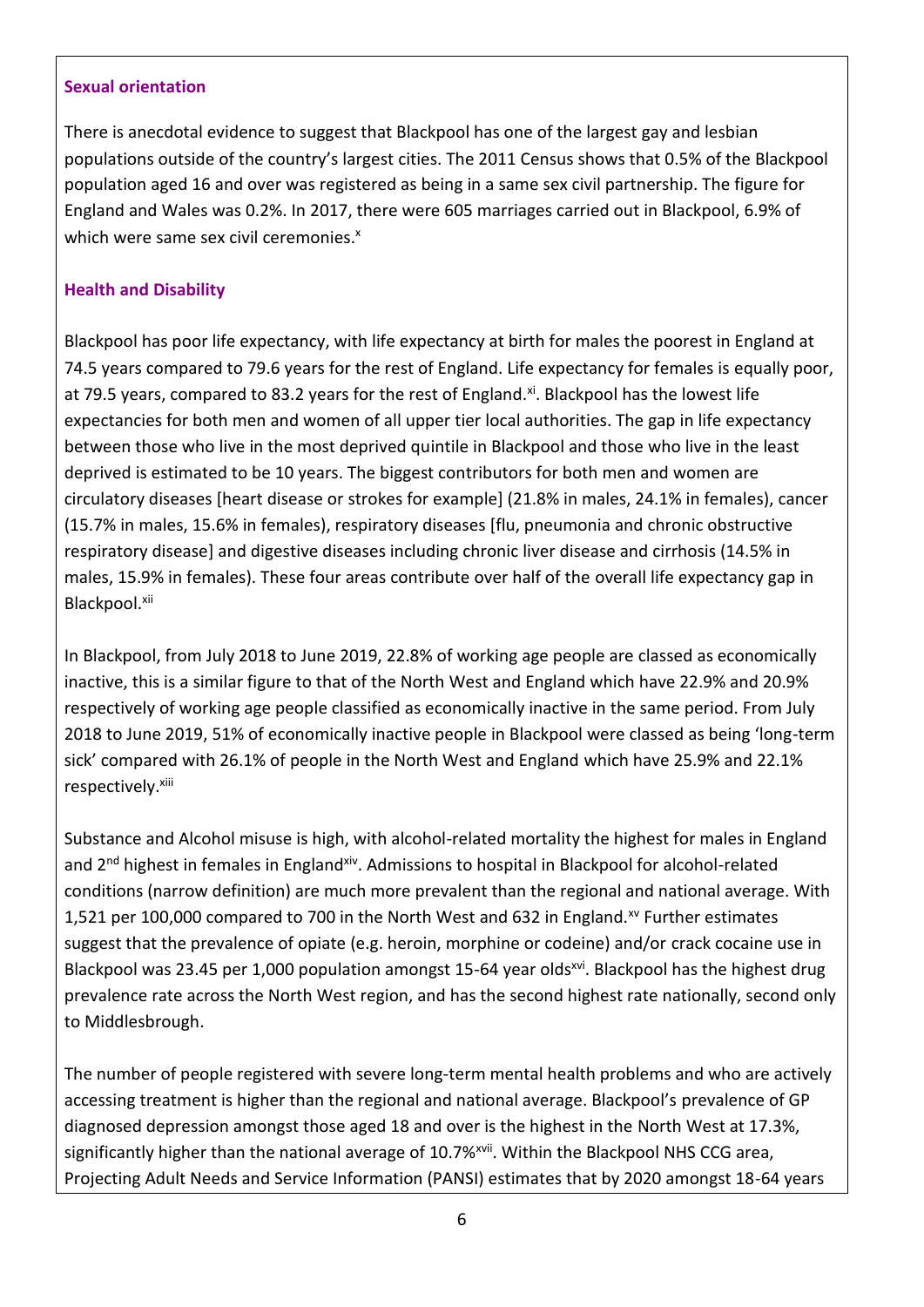old, 1,963 (2.4%) adults are estimated as having a borderline personality disorder, 2,751 (3.4%) as having an anti-social personality disorder and 371 (0.5%) people being diagnosed with a psychotic disorder. 7.2% of Blackpool's 18-64 population are estimated as having two or more psychiatric disorders.<sup>xviii</sup> NHS Blackpool CCG GP practices have some of the highest rates of prescribing antidepressants in England.<sup>xix</sup> Blackpool has the seventh highest rate of suicide in England with 13.7 per 100,000 cases per year. $^{xx}$ 

Conception rates in Blackpool females under 18 year old, are the third highest in England (32.9 conceptions per 1,000 females aged 15-17).<sup>xxi</sup> In addition, Blackpool has a lower proportion of teenage pregnancies leading to abortion (33.8%) compared to England (52%).<sup>xxii</sup> This implies a greater relative proportion of teenagers go on to become parents. Teenage conceptions have associated risks for both parent and child's health and social wellbeing.

The Royal National Institute of Blind People (RNIB) estimate that across 2016/17 there are 1,560 people registered blind or partially sighted in Blackpool.<sup>xxiii</sup> According to NHS England, in 2020, 24% of Blackpool adults aged 18 and over are estimated to have hearing loss of 25 dHBL or more. According to the Department of Education, most children with hearing and visual impairments are educated within the mainstream school system and do not generally attend special schools.<sup>xxiv</sup>

As of January 2019, there were a total of 642 children or young people with a statement of SEN (Special Educational Needs) or EHC (Education, Health and Care) plans. This is approximately 3.3% of pupils in Blackpool and is roughly in-line with the proportions for England and the North West.<sup>xxv</sup> The largest grouping of children and young people in Blackpool with an EHC plan are aged 11-15 (38.7%) with those aged 5-10 representing 31.6% of the total number of children and young people with EHC plans. Analysis of School Census data by Blackpool Council shows that SEN is more prevalent among boys than girls. As of January 2019, 65.5% of all SEN pupils are boys compared to 34.5% girls.<sup>xxvi</sup>

When looking at the number of children who require SEN support (children identified as having Special Educational Need but do not necessary have a SEN statement or EHC plan). Blackpool supports around 3,957 children. This is around 20.4% of all pupils in Blackpool, higher than England (14.9%) and the North West (15.2%). 83.8% of pupils with SEN receive SEN support, greater than England (79.4%) and the North West (79.1%). xxvii

## **Learning Disabilities**

The Blackpool adult population has a higher prevalence of learning disabilities compared to the national figure with 4.44 adults per 1,000 people with a learning disability getting long-term support from local authorities compared to 3.38 per 1,000 people in England and 3.84 per 1,000 people in the North West.xxviii As of May 2019, 846 people in Blackpool (0.6%) claimed a Disability Living Allowance for learning disabilities, which is slightly higher than the national average and the North West (0.5% respectively). xxix There are relatively few children with severe learning difficulties in the mainstream education system; in Blackpool, 24% of all special school pupils have severe learning disabilities. In addition a large proportion (26.3%) of special school SEN pupils are considered autistic.xxx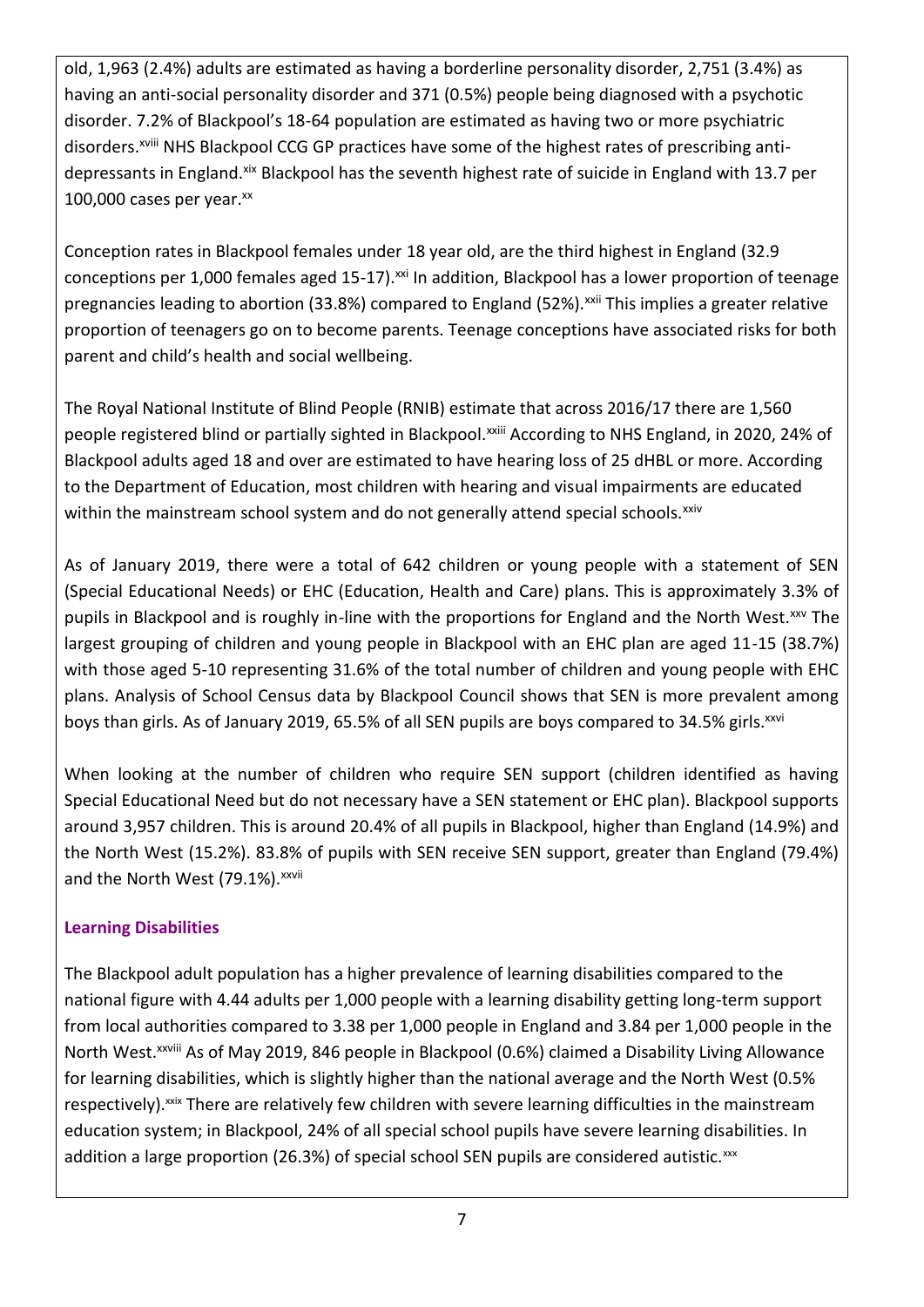People with learning disabilities and autism are one of the most excluded groups in the community and more likely to be living in poverty than the general population, partially because they are less likely to be in paid employment. Analysis by ONS of the Annual Population Survey revealed that in 2018, the pay gap in median pay between disabled and non-disabled workers was 12.2%.<sup>xxxi</sup>

## **Poverty and Deprivation**

Blackpool has a large proportion of residents living in deprived areas and is currently ranked the most deprived authority in England under the Indices of Deprivation 2019<sup>xxxii</sup>, based on the following criteria; the average LSOA score, concentration of deprivation measures and rank of average score measure. Additionally, Blackpool has the highest proportion of neighbourhoods in the most deprived 1% (22 out of 94) in the country. In the 2010 and 2015 Indices, Blackpool ranked 1st for the concentration of deprivation within the town.

Poverty is a significant factor in Blackpool. Across the Income Deprivation affecting Children measure, Blackpool is now ranked 2nd bottom (down from  $9<sup>th</sup>$  in 2015). Data from End Child Poverty estimates that from 2017/18, 37.8% of children are estimated to be in poverty (after housing costs). This is higher than the UK-wide figure of 30% of children reported to be living in poverty and 32% in the North West (average of authorities in the North West).



7. What are the impacts or effects for Key Protected Characteristics?

### *General impacts covering protected characteristics*

In drawing together the detailed proposals the authority has been mindful of the need to assess the Equality impacts and wherever possible and mitigate any adverse effects on service provision.

Although the scale and continuing annual cycle of cuts have made it impossible to protect all services to the most vulnerable children and adults in our community, we have made these decisions having regard to the impact this will have on people who share protected characteristics, and have tried to mitigate and reduce impact, wherever we can.

The collective long-term effects on people and groups of combined service cuts alongside other government initiatives such as welfare reform are difficult to judge at this stage and will only really become apparent over time. The opportunity for these issues to be explored further through consultation and engagement with key community groups and service providers will be important in the period ahead.

The effect of the Budget in respect of the Council's workforce diversity will continue to be measured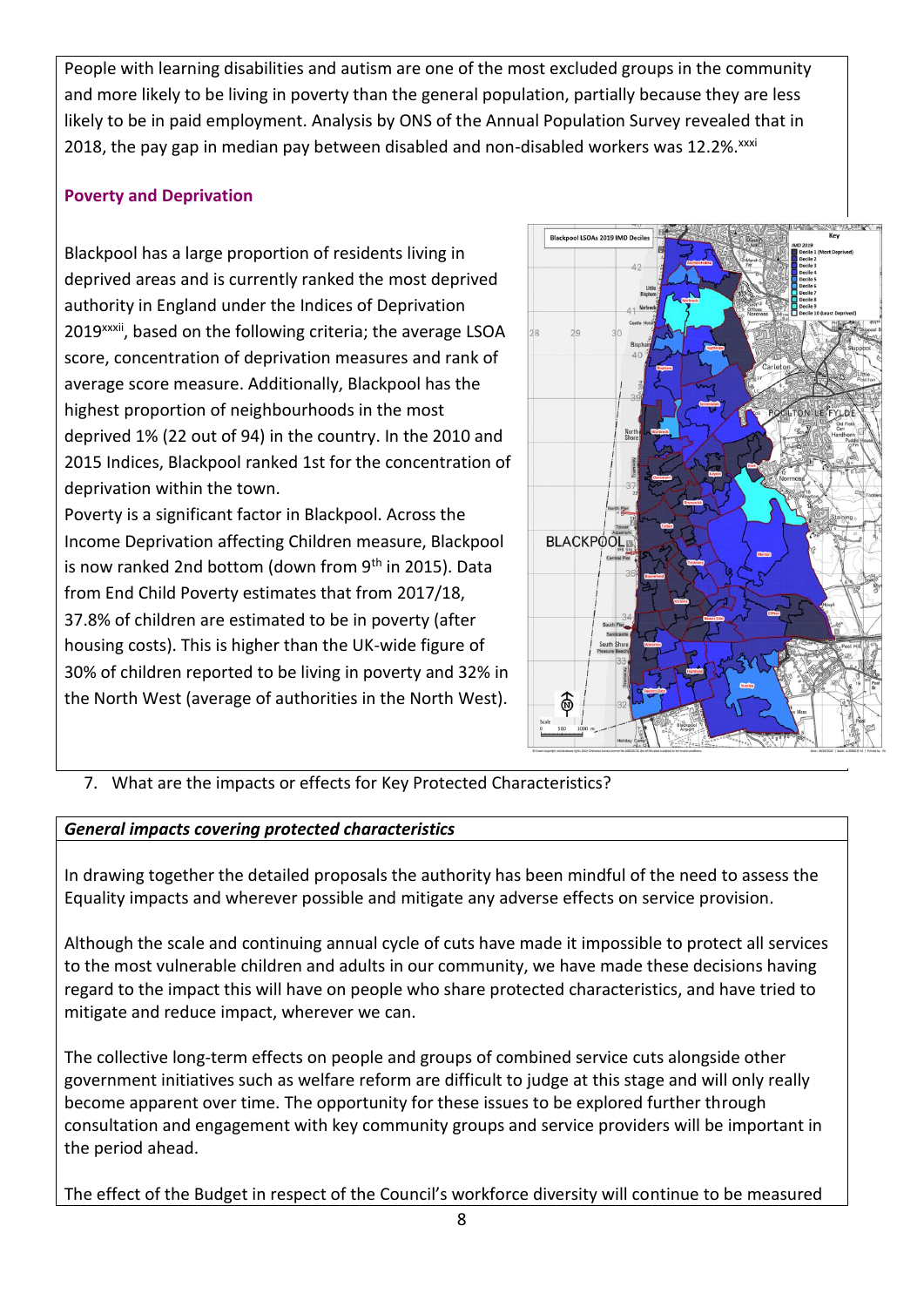and assessed for the impact on the overall composition of employees, compared with the Blackpool population. This will help us to assess progress towards our target of becoming an employer that better reflects the composition of the community we serve.

## *Specific impacts*

As the budget report explains, the approach is based on securing the Council's sustainability through implementing our Medium-Term Financial Sustainability Strategy (MTFSS.) The plan makes clear that service reductions and cuts were the last resort and only considered after other options have been exhausted.

As in previous years, some of the specific proposals taken forward at this stage could affect equality issues and protected groups. These specific equality issues and impacts have been – and will continue to be - explored in detailed Equality Analysis, which has informed the final decision making process.

It is also recognised that continued year on year cuts to services , can and does have a real impact on the response times and quality of front line public services. These impacts , although spread across all service users and residents , will affect vulnerable people and groups more , given that many Council services are disproportionately used by them. The Council has been very conscious of this during the process of developing these proposals and as a consequence, reductions in staffing have been considered only as a last resort, when all other options to reduce budgets have been explored.

## *Relationships between or within communities (cohesion)*

The continued reduction in Council funding for deprived communities across much of Blackpool will have an inevitable effect on services and support for these neighbourhoods, and therefore could add to the pressures and tensions within these areas. The Council will keep a close dialogue with key community groups and leaders, to monitor this, and react if / when required.

The Council will also continue to fulfil obligations and responsibilities in recording and monitoring Hate Crime and related incidents.

Monitoring the levels and patterns of Hate Crime will be a very important means of tracing the effects on community tensions of the reductions in the wider public sector spend in Blackpool in the period ahead.

8. What do you know about how the proposals could affect levels of socio –economic inequality, in particular poverty?

Given the widespread and deep levels of deprivation in Blackpool, and the effects of multiple years of cuts to the Council's revenue budget. Further cuts, can at best only serve to reduce the scope of the Council to address these matters .These issues have been considered by decision makers throughout this process, however in the final analysis the Council is obliged to set a balanced budget .

9. What can be done to improve the policy, service, function or any proposals in order to reduce or remove any adverse impact or effects identified?

Significant budget reductions on this scale, by there very nature, have an unavoidable adverse impact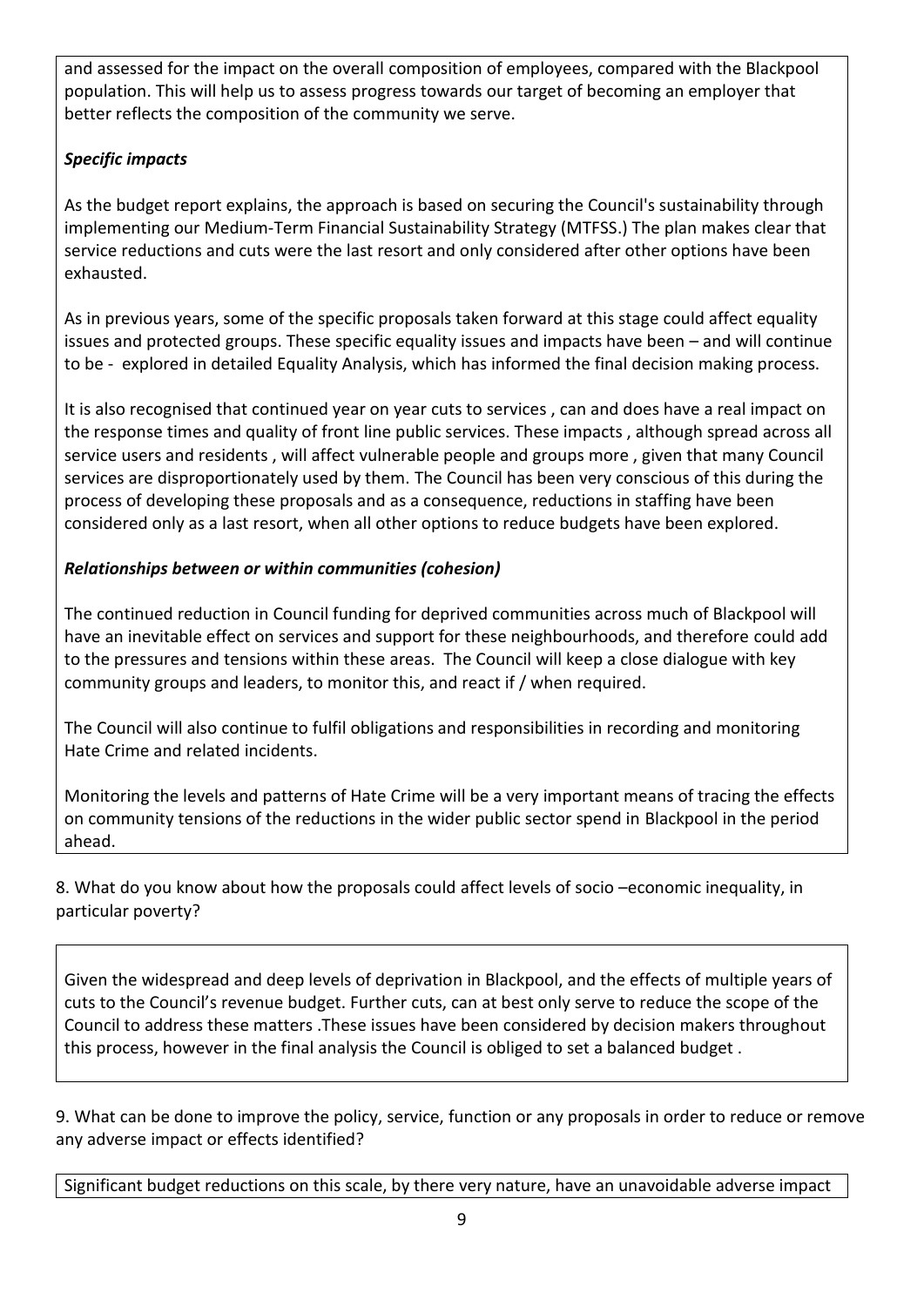on service delivery and people. However, the decisions on individual service areas, as far as possible, have been made with regard to the impact on particular vulnerable groups and people sharing protected characteristics.

The impact on staff sharing protected characteristics will also be equality monitored to ensure, groups do not suffer disproportional adverse impact due to this and make sure that our policies do not indirectly discriminate on people who share protected characteristics.

In due course, further Equality engagement will be important as the effect of combined service cuts are difficult to measure at this stage and will only really become apparent over time. The budget reductions over the last few years are unprecedented in scale and the opportunity for these issues to be explored further through consultation and engagement with key community groups and service providers will be important in the year ahead.

The effect of the reduction in budget in respect of the workforce diversity will be measured and assessed and the long term impact on the staffing profile in respect of the overall balance of the workforce will be tracked.

### 10. Consultation

Consultation briefings on the broad budget position facing the Council have been undertaken with the community equality groups during 2011/12, 2012/13, 2013/14, 2014/15, 2015/16, 2016/17, 2017/18, 2018/19, 2019/20 and 2020/21 budget cycles. The Council's Director of Resources or his representative has often personally attended and briefed a number of these groups over this period.

Communication and a budget related engagement survey has also taken place via the Council's extensive corporate communication methods – which include website, social media, media briefings & press statements and interviews.

Once the specific proposals were published in January 2020, specific consultations with all affected stakeholders-amongst them staff, service users and other key stakeholders – have taken place. The outcomes of these consultations have been considered by key decision makers, and accordingly have informed the final proposals contained in the budget.

Consultation with the Trades Unions with regards to staffing issues has been embedded into normal working practices and has also met all formal consultation requirements.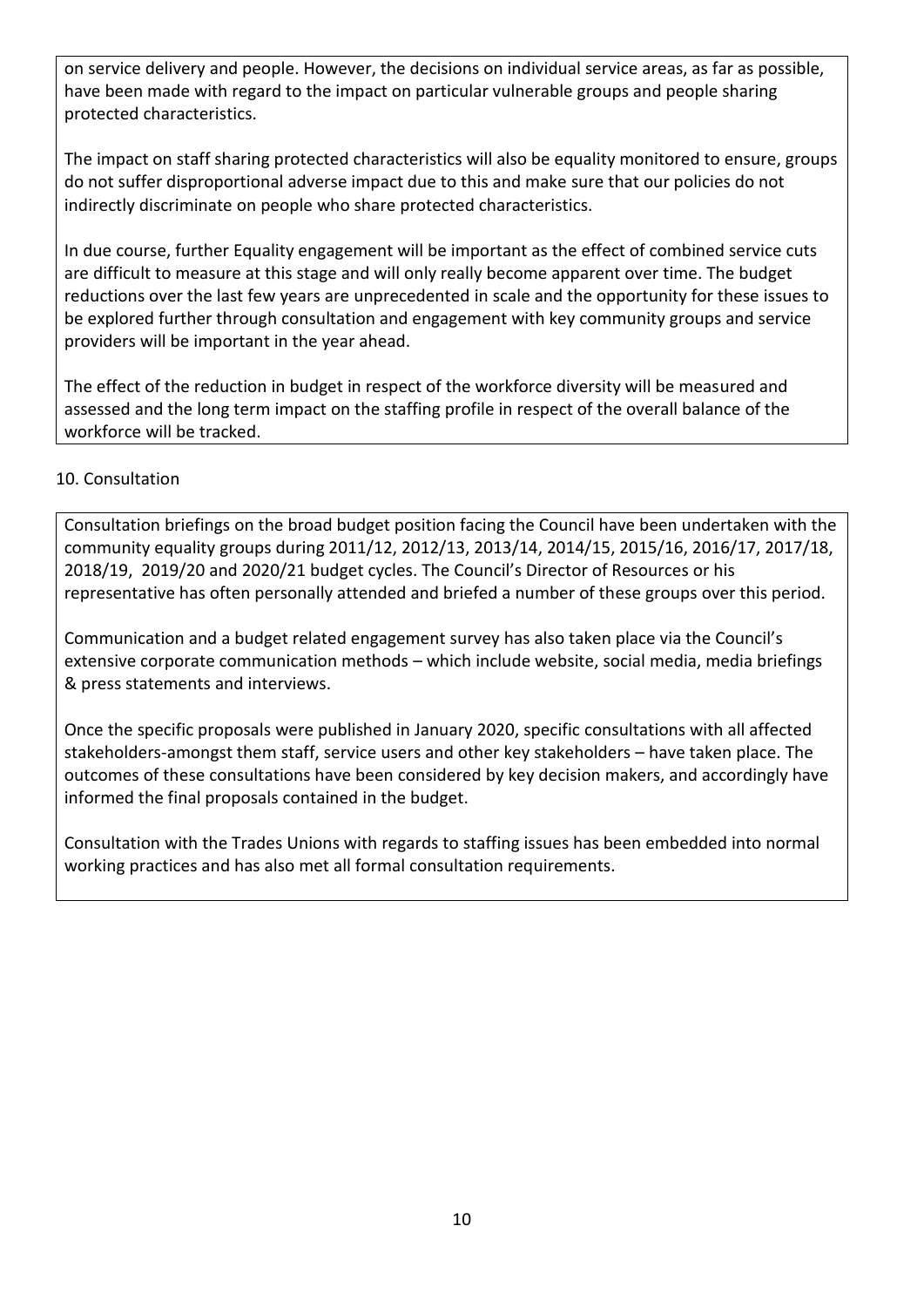| Issues/adverse                                                                                                                                                                                                             | Proposed action/                                                                                                                                                                                                                                                | Targets/Measure                                                                                                                                                          | <b>Timeframe</b>                                                        | <b>CLT Lead</b>              | <b>Comments</b> |
|----------------------------------------------------------------------------------------------------------------------------------------------------------------------------------------------------------------------------|-----------------------------------------------------------------------------------------------------------------------------------------------------------------------------------------------------------------------------------------------------------------|--------------------------------------------------------------------------------------------------------------------------------------------------------------------------|-------------------------------------------------------------------------|------------------------------|-----------------|
| impact identified                                                                                                                                                                                                          | objectives to deal with                                                                                                                                                                                                                                         |                                                                                                                                                                          |                                                                         |                              |                 |
|                                                                                                                                                                                                                            | adverse impact                                                                                                                                                                                                                                                  |                                                                                                                                                                          |                                                                         |                              |                 |
| 1. Need for<br>continued dialogue<br>and engagement<br>with vulnerable<br>groups/<br>communities and<br>providers on the<br>long term impact<br>of budgetary<br>reductions                                                 | To maintain support for<br>structures of<br>community<br>engagement in equality<br>and diversity                                                                                                                                                                | To engage key<br>groups over the<br>long term impact<br>of service<br>reductions on<br>specific Equality<br>issues in Blackpool                                          | On-going<br>throughout<br>2020.                                         | Director of<br>Resources     |                 |
| 2. Need for a full<br>examination of the<br>effect of service<br>reduction on<br>workforce diversity<br>and continued<br>dialogue and<br>engagement with<br>staff over<br>budgetary<br>reductions in<br>future years       | To conduct equality<br>monitoring on staff at<br>risk of redundancy and<br>take appropriate action<br>if adverse impacts are<br>identified<br>To track staff equality<br>monitoring data to<br>ensure an accurate<br>picture of current<br>workforce diversity. | To mitigate any<br>disproportional<br>effect on staff who<br>share protected<br>characteristics,<br>and monitor the<br>target of becoming<br>a more diverse<br>employer. | Within<br>current and<br>any future<br>redundancy<br>processes          | <b>Chief Executive</b>       |                 |
| 3. Need for<br>detailed<br>examination of the<br>effect of service<br>reductions on<br>specific service<br>users and<br>continued dialogue<br>/ engagement with<br>them over<br>budgetary<br>reductions in<br>future years | To conduct equality<br>analysis as part of<br>service redesign<br>/commissioning review<br>proposals and take<br>appropriate action if<br>possible to mitigate<br>adverse impacts are<br>identified                                                             | To mitigate any<br>disproportionate<br>effect on service<br>users who share<br>protected<br>characteristics if<br>possible, and<br>monitor the<br>outcome of<br>changes. | Within<br>current and<br>any future<br>budget<br>reduction<br>exercises | Corporate<br>Leadership Team |                 |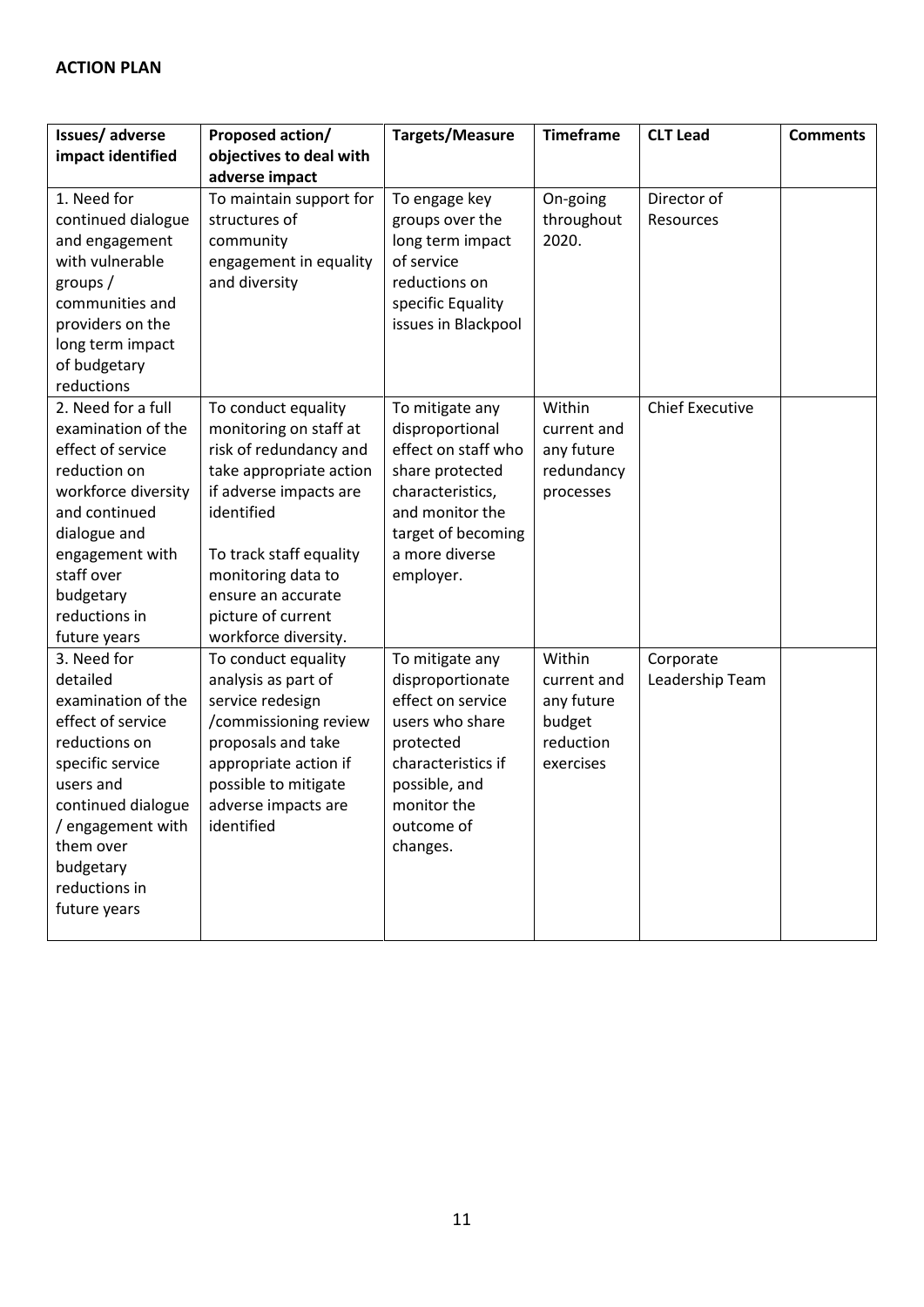#### **ARRANGEMENTS FOR MONITORING AND REVIEW**

Please outline your arrangements for future monitoring and review below.

| <b>Agreed action</b>                                                                                                                                                                                                                                               | <b>Monitoring arrangements</b>                                                                     | <b>Timeframe</b> | <b>CLT Lead</b>              | <b>Comments</b> |
|--------------------------------------------------------------------------------------------------------------------------------------------------------------------------------------------------------------------------------------------------------------------|----------------------------------------------------------------------------------------------------|------------------|------------------------------|-----------------|
| 1. To maintain current<br>support for structures of<br>service user and provider<br>engagement.                                                                                                                                                                    | To be built into the<br>Directorate Business planning<br>and Compliance review<br>processes        | 2020 and ongoing | Corporate<br>Leadership Team |                 |
| 2. To conduct equality<br>monitoring on staff at<br>risk of redundancy and<br>take appropriate action if<br>adverse impacts are<br>identified<br>To track staff equality<br>monitoring data to<br>ensure an accurate<br>picture of current<br>workforce diversity. | To be built into the<br>Directorate Business planning<br>and Compliance review<br>processes        | 2020 and ongoing | Corporate<br>Leadership Team |                 |
| 3. Where appropriate to<br>conduct equality<br>monitoring on service<br>changes and take<br>appropriate action if<br>adverse impacts are<br>identified                                                                                                             | To be built into the<br><b>Directorate Business</b><br>planning and Compliance<br>review processes | 2020 and ongoing | Corporate<br>Leadership Team |                 |

<sup>i</sup> ONS Mid-Year Population estimates 2018

<u>.</u>

xi ONS Life Expectancy, 2016-18

xii Public Health England based on ONS death registration data and mid-year population estimates, and Ministry of Housing, Communities and Local Government, Index of Multiple Deprivation, 2015

xiii Economic inactivity (Jul 2018-Jun 2019), Nomis (2019)

xiv Alcohol-related mortality, Public Health England (based on ONS source data), 2018

xv Calculated by Public Health England: Health and Social Care Information Centre - Hospital Episode Statistics (HES) and Office for National Statistics (ONS) - Mid Year Population Estimates, 2019

xvi Opiate and crack cocaine use: prevalence estimates by local area, Public Health England, 2019

xviii Blackpool JSNA based on Projecting Adult Needs and Service Information (PANSI) data, 2020

xix 'Antidepressants prescribed far more in deprived English coastal towns', Gayle, Damien,

[https://www.theguardian.com/society/2017/apr/14/antidepressants-prescribed-deprived-seaside-towns-of-north-and-east](https://www.theguardian.com/society/2017/apr/14/antidepressants-prescribed-deprived-seaside-towns-of-north-and-east-blackpool-sunderland-and-east-lindsey-nhs)[blackpool-sunderland-and-east-lindsey-nhs](https://www.theguardian.com/society/2017/apr/14/antidepressants-prescribed-deprived-seaside-towns-of-north-and-east-blackpool-sunderland-and-east-lindsey-nhs)

xx Suicide registrations in England and Wales by local authority, 2016 to 2018, 2019

xxi Conception statistics, England and Wales, Office for National Statistics, 2019

ii ONS Mid-Year Population Estimates 2018

iii ONS Census 2011, Ethnicity, 2011

iv ONS Census 2011, Tenure, 2011

<sup>v</sup> ONS Census 2011, Living Arrangements, 2011

vi ONS Mid-Year Population Estimates 2018

vii ONS Census 2011, Ethnicity, 2011

viii ONS Mid-Year Population Estimates 2018

ix ONS Census, Religion, 2011

<sup>x</sup> Blackpool Registrars, 2017

xvii Depression: Recorded prevalence (aged 18+) 2018/19, Quality and Outcomes Framework (QOF), NHS Digital, 2019